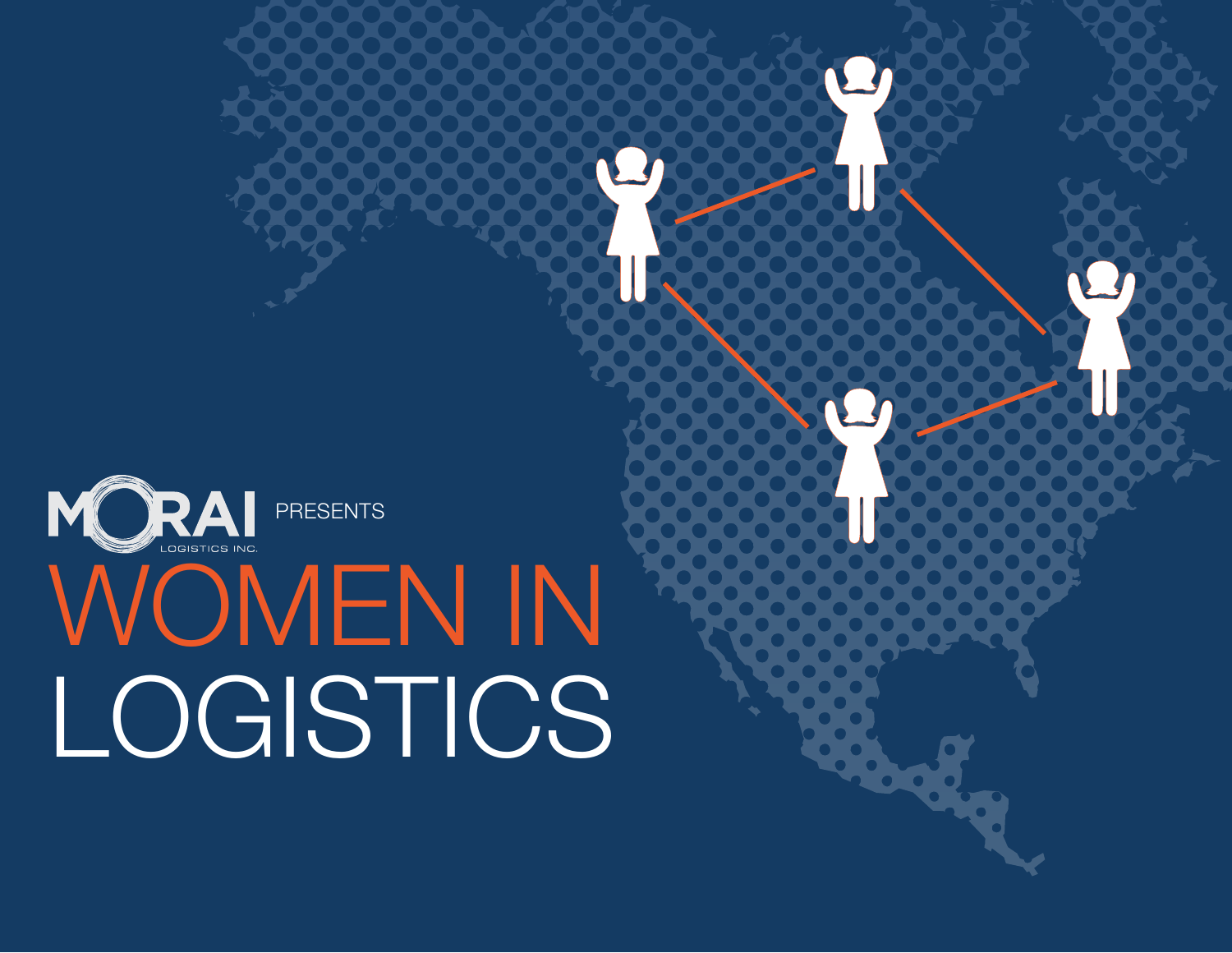# We love to put order in your chaos.

Morai Logistics Inc. is a 3rd party logistics provider with an operating agency agreement representing Mode Transportation. We are a powerhouse logistics team based in the Greater Toronto Area and do business throughout North America, including Mexico. Our team is dedicated to our terrific clients and we strive to take the chaos out of your supply chain. We are always on the lookout to do exceptional work with remarkable people and companies!



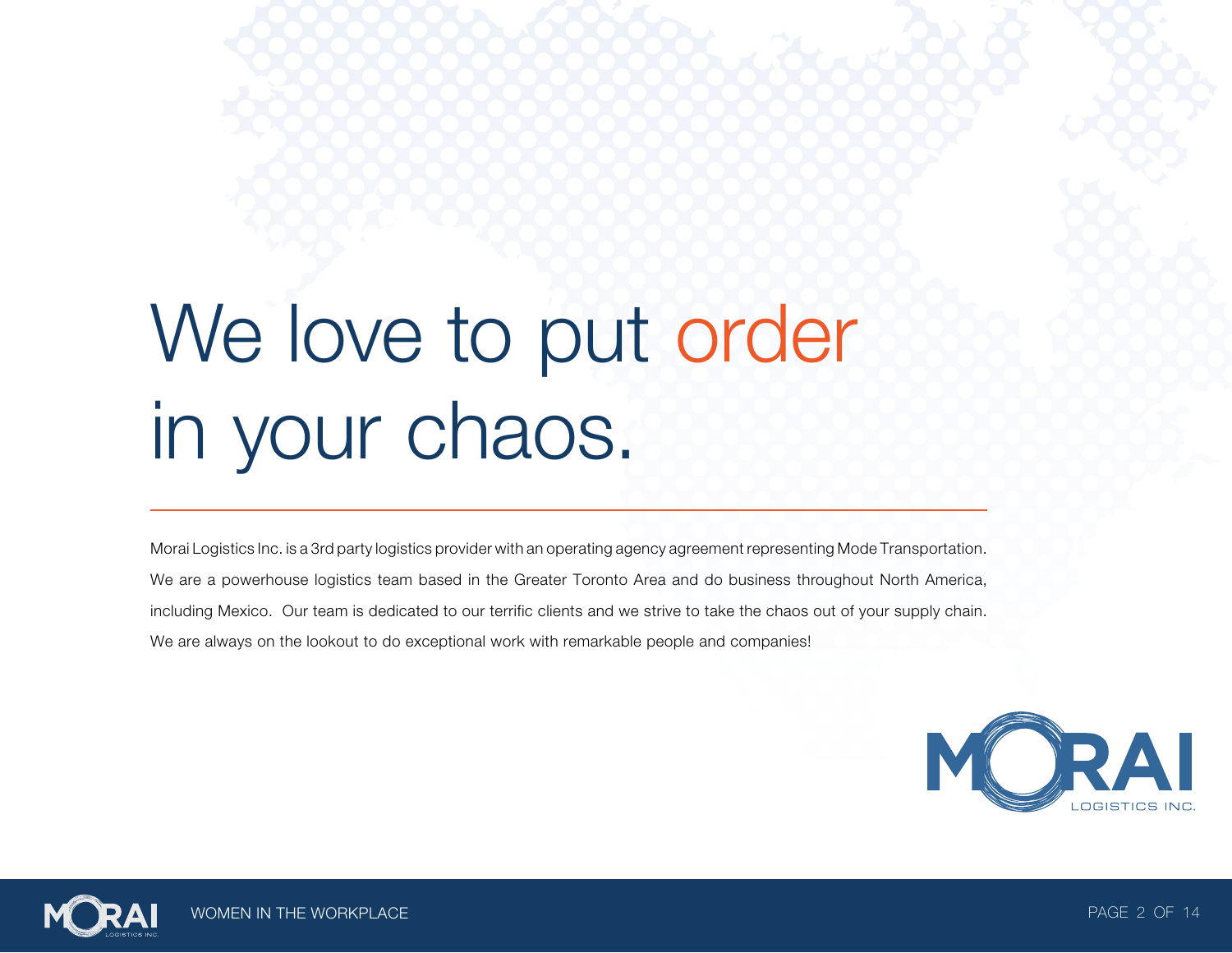# **Contents**

### INTRODUCTION

### LOOKING AT THE NUMBERS

- I. Enrollment and education
- II. Pay disparity
- II. Resistance from the top

### CURRENT CHANGES

- I. Government-led initiatives
- II. Industry-led initiatives

### **CONCLUSION**

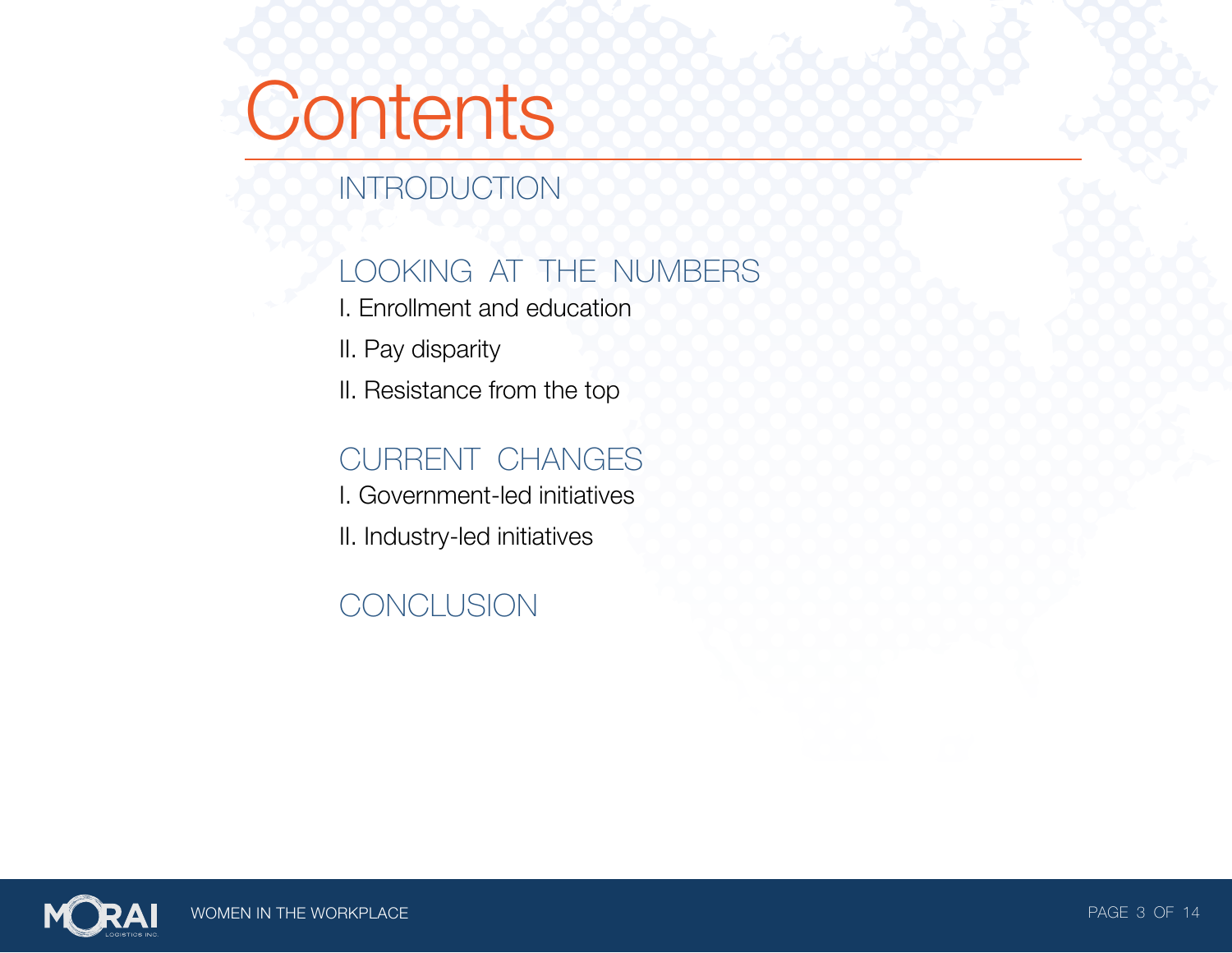## **Introduction**

The last few decades have arguably been some of the most dynamic in the history of supply chain logistics industry. The conflux of globalization, digitization, and rapid technological evolution has opened numerous possibilities and opportunities, the degree of which hasn't been seen since the establishment of the **Silk Road**.

It is 2015, and we're already seeing the rise omni-channel courier companies, automated [warehousing,](http://www.kivasystems.com/) faster trade liberalization, and an overall race across businesses in the logistics industry to achieve zero latency. The supply chain logistics industry has achieved a lot. However, it still has some ways to go when it comes to diversity, particularly when it comes to women.



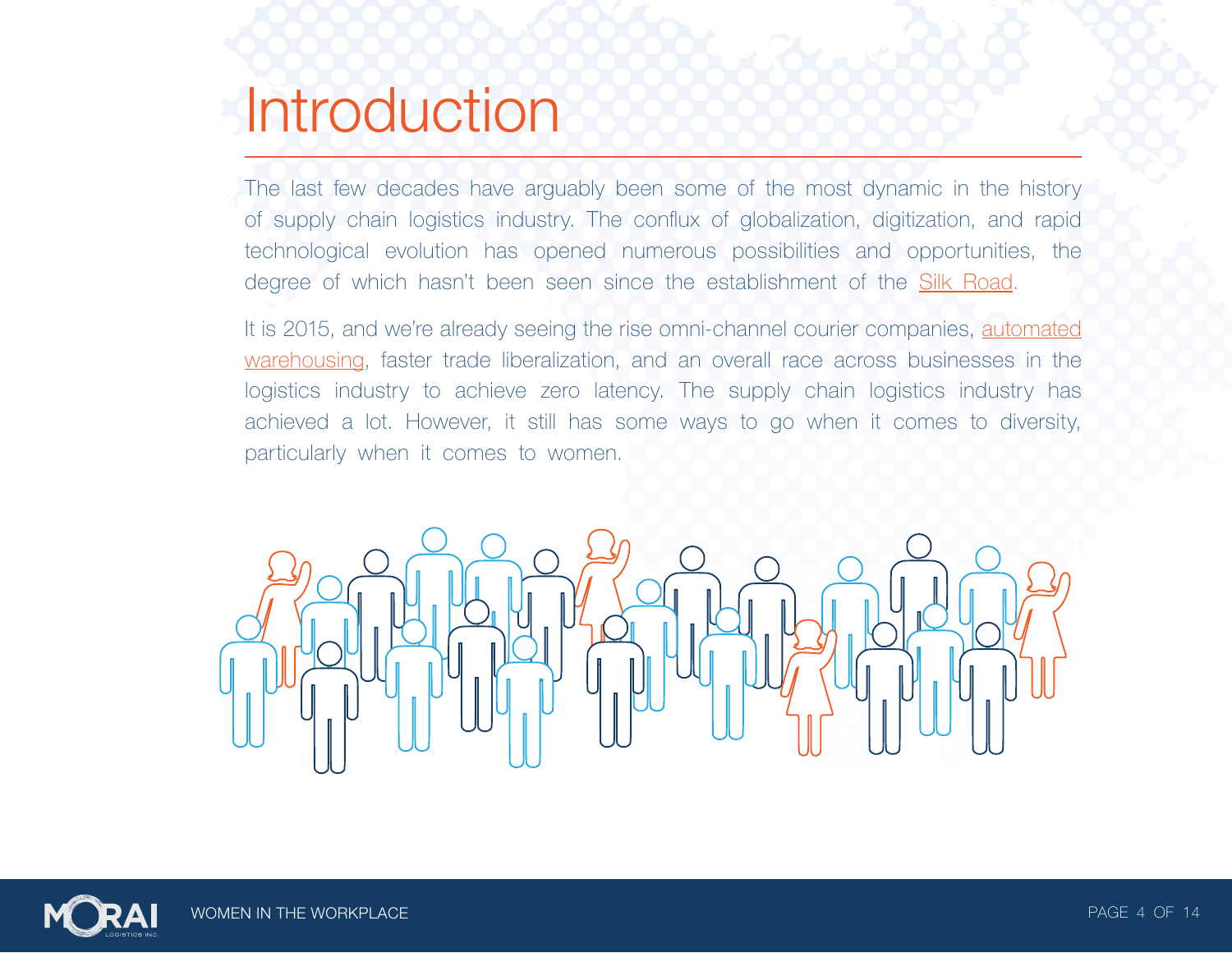# Looking at the Numbers

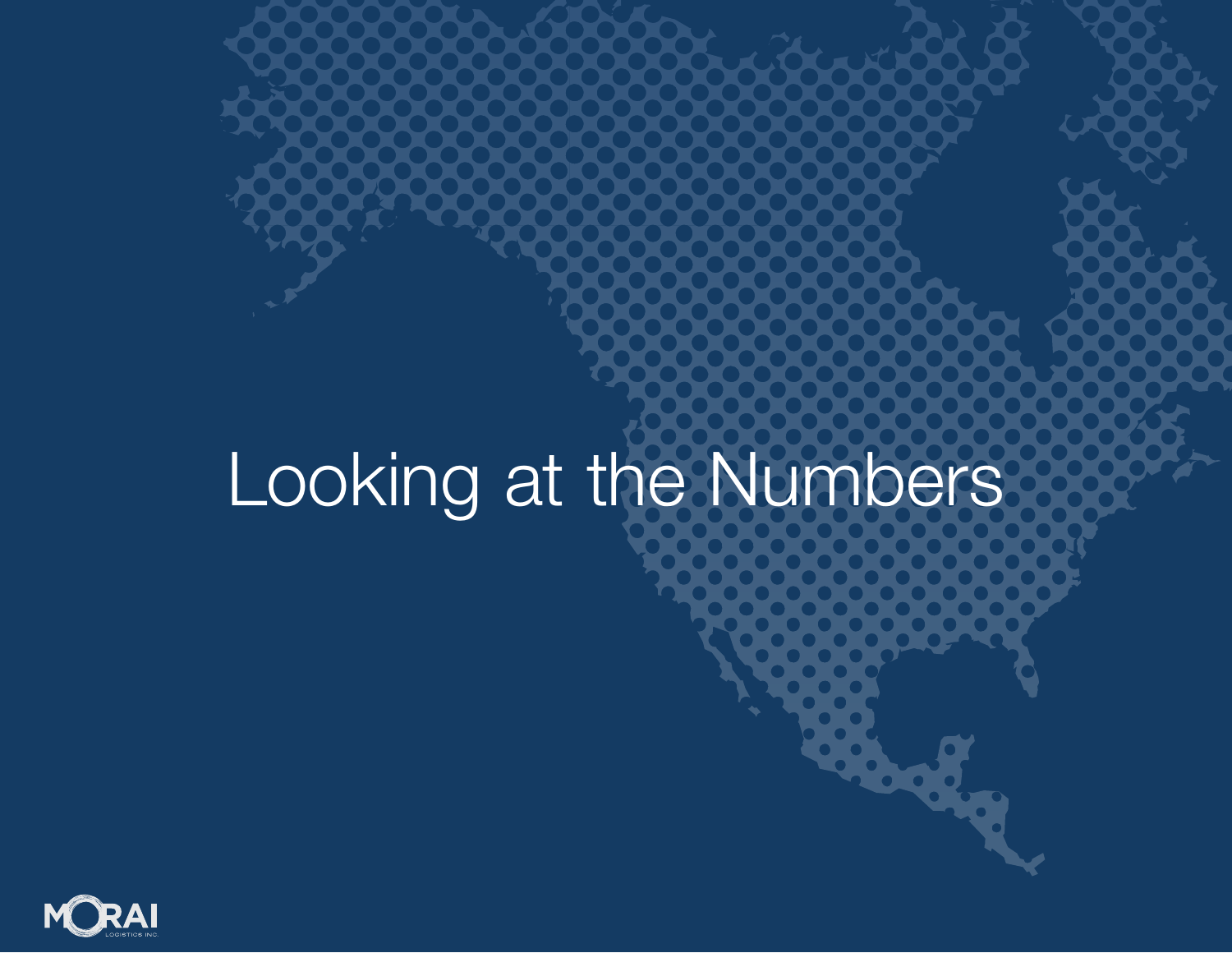## Looking at the Numbers

A study conducted by [Europhia Consulting](http://www.academia.edu/7852494/Breaking_Barriers_Women_in_Logistics) surveyed a number of logistics professions and observed that women are underrepresented and earn less than their male counterparts.

> Of the of total work force in logistics sector only 20.5% of employees are women and reiterated the fact that globally, women working in logistics and supply chain get paid one fifth less than their male counterparts and only [24% are in top management positions.](http://www.forbes.com/sites/tatianaserafin/2013/03/08/c-suite-sees-more-female-leaders-reaching-top/)

> Looking at North America in particular, 21% of senior leadership positions are held by women and only 21 of the Fortune 500 CEOs are women. Compare those numbers with those of Chinese businesses which have 51% of women holding senior leadership positions.

A [survey](http://www.ssmgroup.org/PDF/library/Women%20in%20Logistics%20Management.pdf) conducted by SSM Group and Europhia Consulting reveals more troubling statistics:

- Almost half of the logistics and supply chain professionals still think that working in logistics is harder for women than for men
- 60% are convinced that women need to show higher performance in order to receive the same amount of appreciation
- 60% of the logistics professionals feel that women are less often considered for management positions than their male counterparts with equivalent qualification



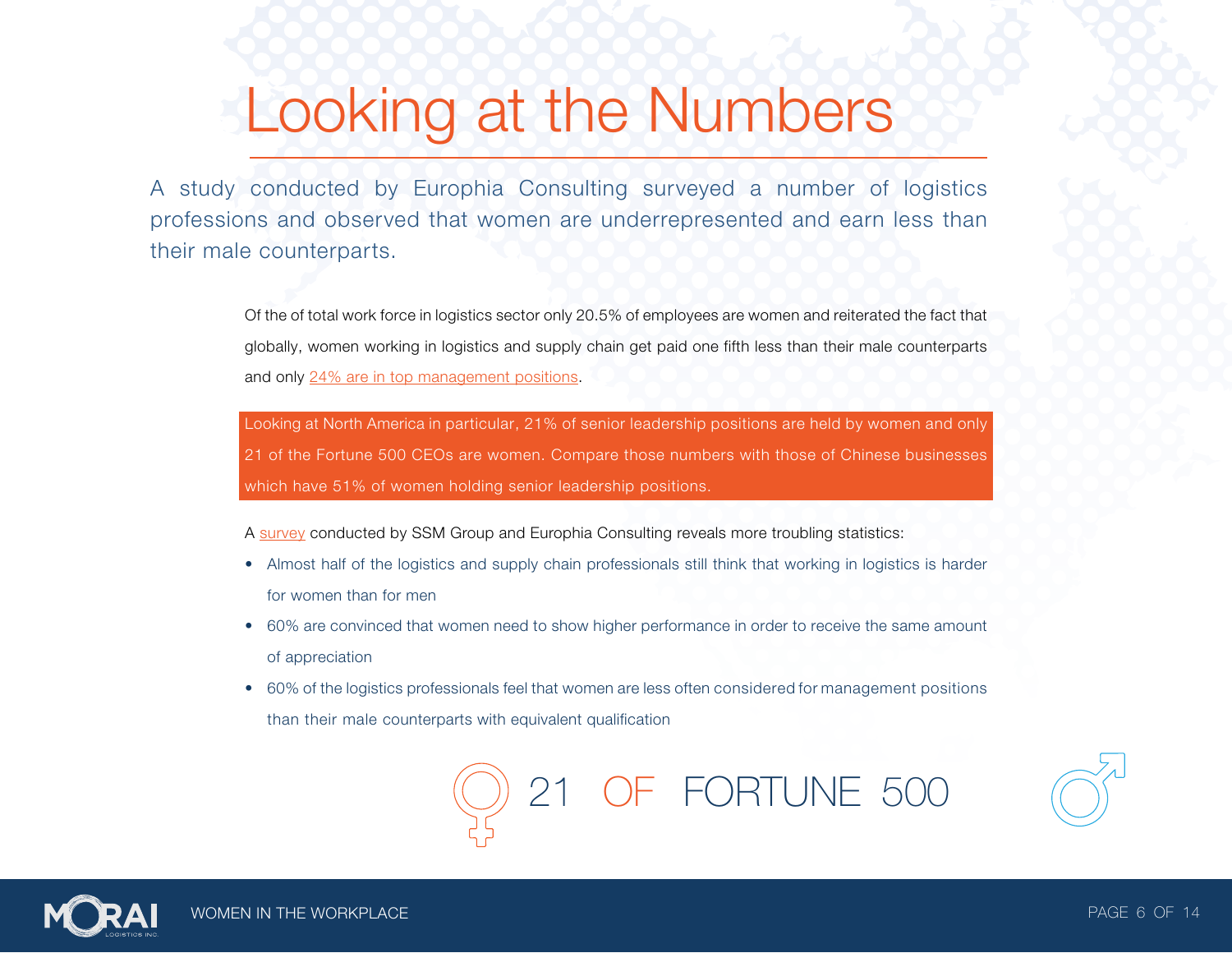#### I. ENROLLMENT AND EDUCATION

[Addressing perceptions](http://careers.theguardian.com/women-logistics-diverse-workforce-career-opportunities) that the logistics industry is a career option for a very specific type of person is a real challenge – it's hard to escape the impression that roles primarily involve moving and lifting. What's more, the industry's position within the manufacturing sector has, for some, meant that the legacy workforce is more male dominated.

It's no surprise then that 65% of logistics graduates are male, while [only 35% are female.](http://morailogistics.com/infographic-the-status-of-women-in-the-logistics-industry/) This means that the field of logistics has the highest percentage of male graduates in any business.

Another issue regarding education is that [only 27%](http://www.ssmgroup.org/PDF/library/Women%20in%20Logistics%20Management.pdf) of the logistics professionals think that schools and Universities are supportive in promoting the industry to women and only 21% feel that the industry as a whole is supportive in this respect.

#### II. PAY DISPARITY

Even if a woman is a business graduate with logistics degree, she is still likely to make 20% less than her male counterparts. If she were to take the next step and obtain a master's degree, she would earn more money, but still less than a male peer in the same position as the median salaries are \$93,000 versus \$108,000 respectively.

\$93,000 VS. \$108,000

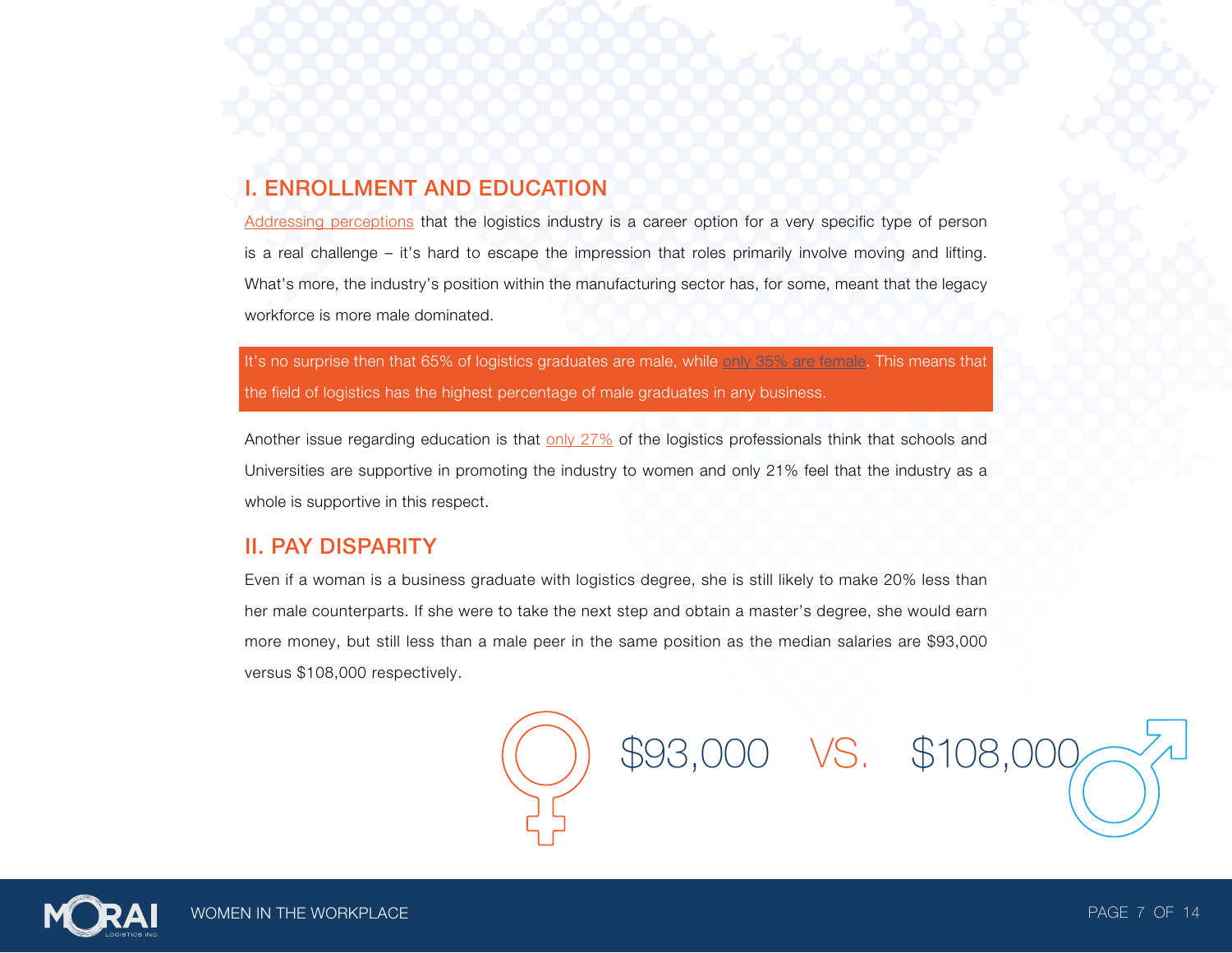#### III. RESISTANCE FROM THE TOP

Another factor that accounts for less number of women being appointed at top positions in logistics and transport sector is strong hold of 'Old Boy Network'.

> Shalu Nigam of the Centre for Woman Development Studies and whose 2010 study, [Breaking the](http://papers.ssrn.com/sol3/papers.cfm?abstract_id=2428088)  [Barriers: Women in Logistics,](http://papers.ssrn.com/sol3/papers.cfm?abstract_id=2428088) defines the old boy network as,

> *"An informal system or an elite circle of influence or* powerful nexus of exclusive group or class or people of certain background that prevent women acquiring successful positions in the business world. *Members of old boy network shield themselves from transacting with non members who are considered as incompetent. Access of an outsider in this network therefore becomes difficult. These are the arenas from which women and other sections are traditionally excluded and thus prevented to become a part of the 'serious' business transactions or conversations thus missing many opportunities".*

> Nigram cites the "[2006 Career Patterns for Women in Logistics](http://www.supplychainquarterly.com/news/scq200702forward_women/)" study which found that in order to succeed and acquire a top management position, women needs to deal with bully of "old boys'" network in the workplace.



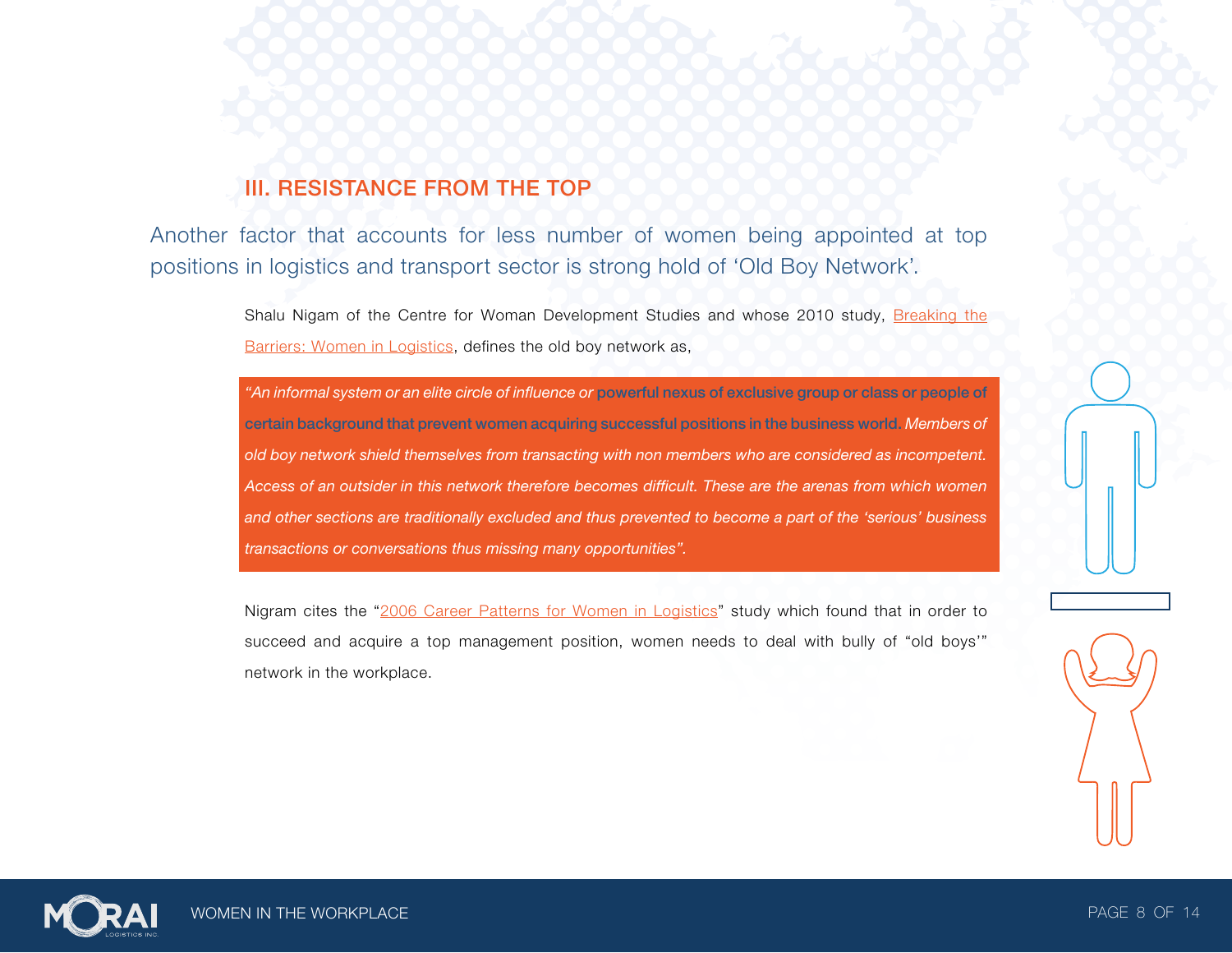Research in a [report](http://www.ddiworld.com/resources/library/trend-research/holding-women-back) by DDI's Global Leadership corroborates Nigram's findings that women in the logistics industry are more often hindered from ascending the ranks than their male peers. The report's research reveals the following:

- Female leaders are under-represented in accelerated development programs early in their careers, which hinders their climb up the ladder
- Because many of the accelerated programs (like high-potential programs and one-on-one mentorship) are secret or happen behind closed doors, organizations aren't held accountable for gender balance
- Having women represented in significant numbers at every leadership level doesn't mean that will carry to the executive level—in fact, there is a backlash against women at the top when they are dominant in leadership roles at every other level



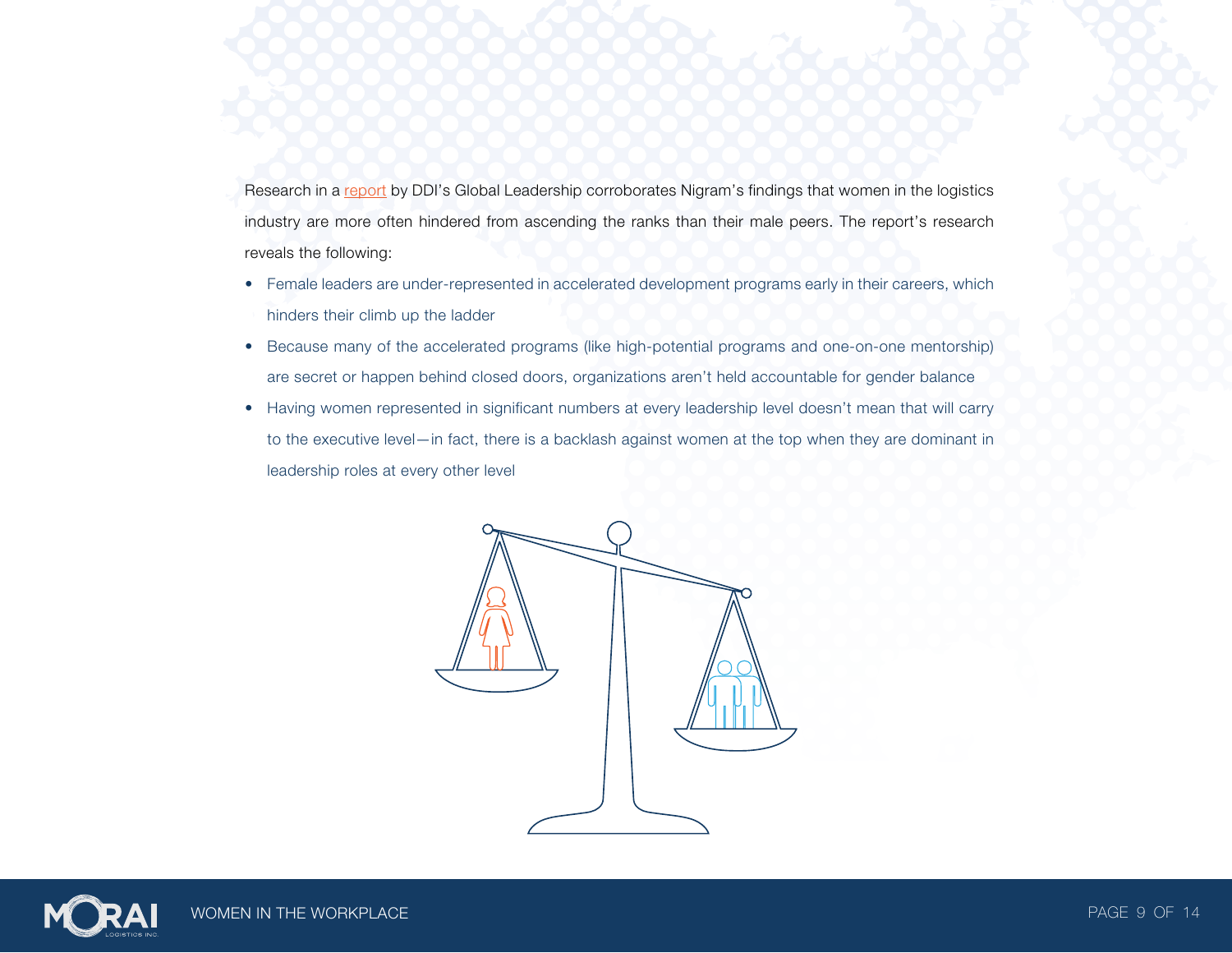# Current Changes

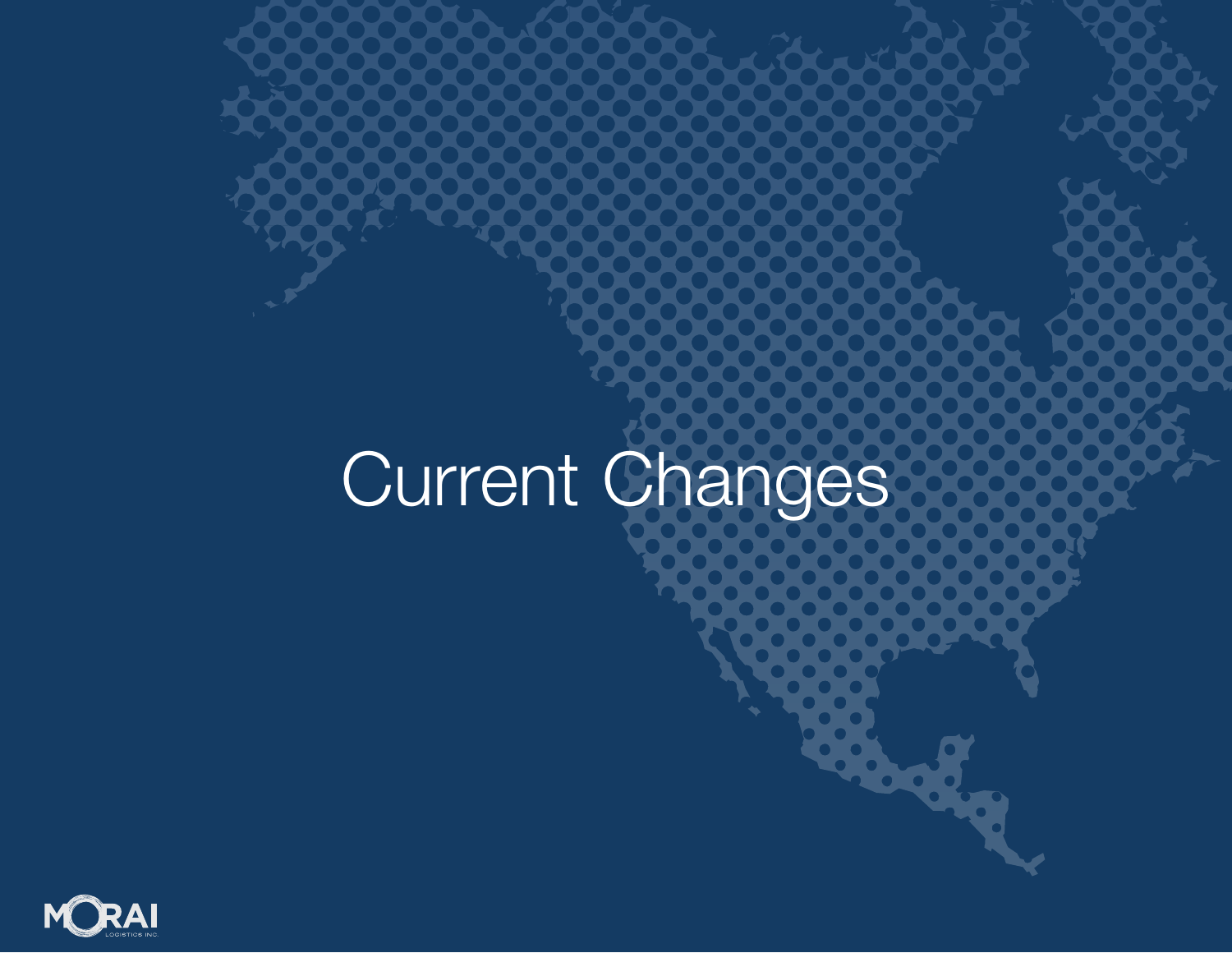## Current Changes

Thankfully, there has been continuing progress being made to close the gender gaps in the industry. There has been governmental, industry-led initiatives playing significant role in creating climate that foster equality of opportunity and diversity by bringing policies and legislations that empower women.

#### I. GOVERNMENT LED CHANGE

Different governments have approaches to the disparity. Europe for has example has turned to quotas to help fill C-level positions.

ase in point: [France](http://www.forbes.com/places/france/) where legislation passed in January 2011 which stated that within three years, 20% of a company's board members must be women, rising to 40% in six years, led to an increase in women directors from 12.7 percent to 16.6 percent by 2012.

Norway made it mandatory for the institutions to have [40 percent women on board.](http://www.academia.edu/7852494/Breaking_Barriers_Women_in_Logistics) Similarly, Spain enacted [legislation to mandate quota for women on Boards](http://scholar.harvard.edu/rpande/files/gender_quotas_-_april_2011.pdf) in 2007 and the proportion of women increased from 6 percent in 2007 to 10 percent in 2009. Australia also took a similar approach when it enacted the Equal Opportunity for Women at Work Place law in 1999 and Fair Work Act in 2009.

Here in North America, we're taking a different approach. Canada for example, [has recently announced](http://www.canadianshipper.com/transportation-and-logistics/federal-funds-to-help-trucking-industry-mentor-women-hire-members-of-underrepresented-groups/1003366247/)  that it would commit \$421,720 to develop mentorship programs that will help further the careers of women in the nation's trucking industry, and identify best practices that can better support the hiring and retention of under-represented demographic groups.

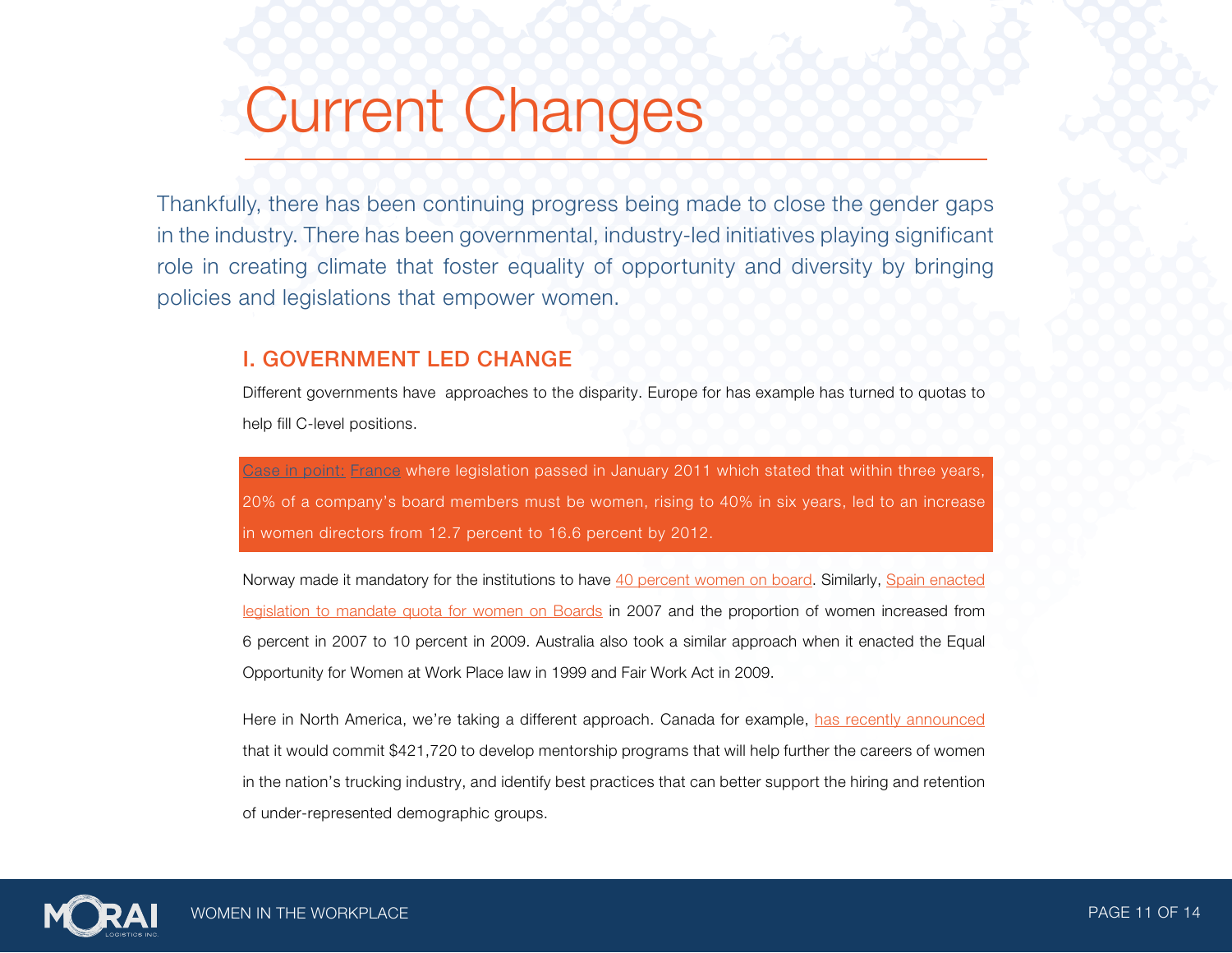The Women with Drive action plan is guided by a national advisory committee that includes female managers, directors, presidents and C-level executives from across the trucking industry. In addition to promoting trucking as a career of choice for women, the plan will also educate employers about the steps that help to create an inclusive workplace.

This initiative by the Canadian government is important because mentors provide assistance in the form of advice, moral support, guidance, constructive criticism, understanding politics, networking, and help finding a job.

The [findings o](https://cscmp.org/member-benefits/women-logistics)f the eighteenth annual survey of Career Patterns of Women in Logistics conducted by The Ohio State University also highlights the importance of mentorship inthe logistics industry as it highlights that:

- Most respondents (73%) reported that they have had a mentor at some point in their careers, Seventy percent of those responding (70%) have had male mentors, while thirty percent (30%) had female mentors
- Forty-three percent (43%) of these mentors were immediate supervisors, while fifty-seven percent (57%) were some other individual
- Eighty-four percent (84%) of female logistics or SCM executives have been mentors to others which is much higher than 2013 (77%)



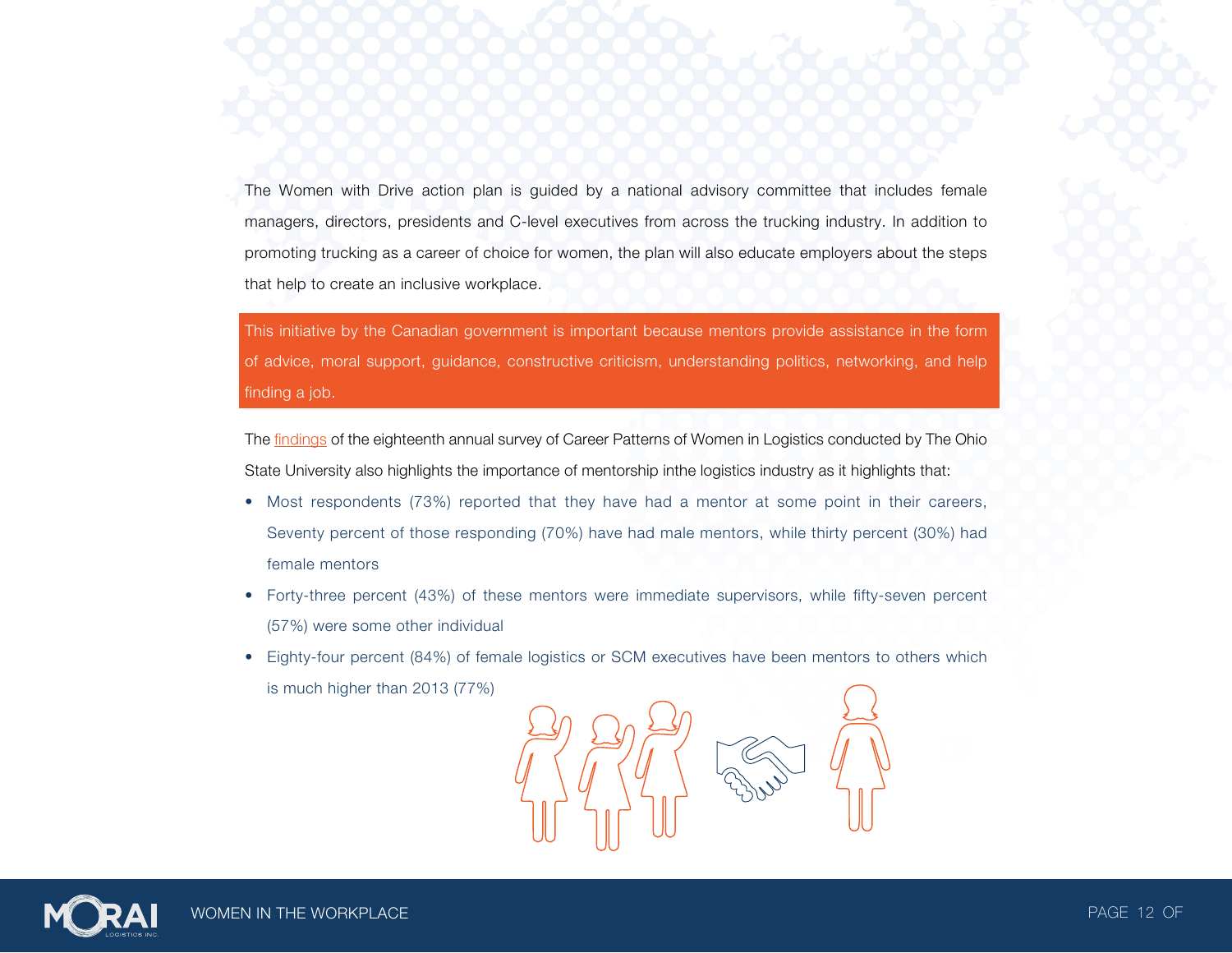#### II. INDUSTRY-LED INITIATIVES

While government-led initiatives focus on at simply having a certain number of women at C-level position, the policies and initiatives brought forth by the logistics industry focus more on removing barrier to upward mobility for women and retention of labour for women already at those positions.

Intel Corp for example, [recently announced](http://www.reuters.com/article/2015/01/20/us-intel-diversity-idUSKBN0KT1A320150120) a plan to invest \$300 million on increasing diversity in its workforce at the Consumer Electronics Show in Las Vegas. Its plan is to improve the "pipeline" of candidates by helping more women and minorities study computer science and engineering and diversify its employee pool by 2020.

Executive sponsorship is another strategy being used to close the gap as demonstrated in Stonewall's [research findings](http://www.stonewall.org.uk/at_work/stonewall_top_100_employers/) highlighted that out of Britain's top 100 employers, 87% have a nominated senior management champion at board level or equivalent.